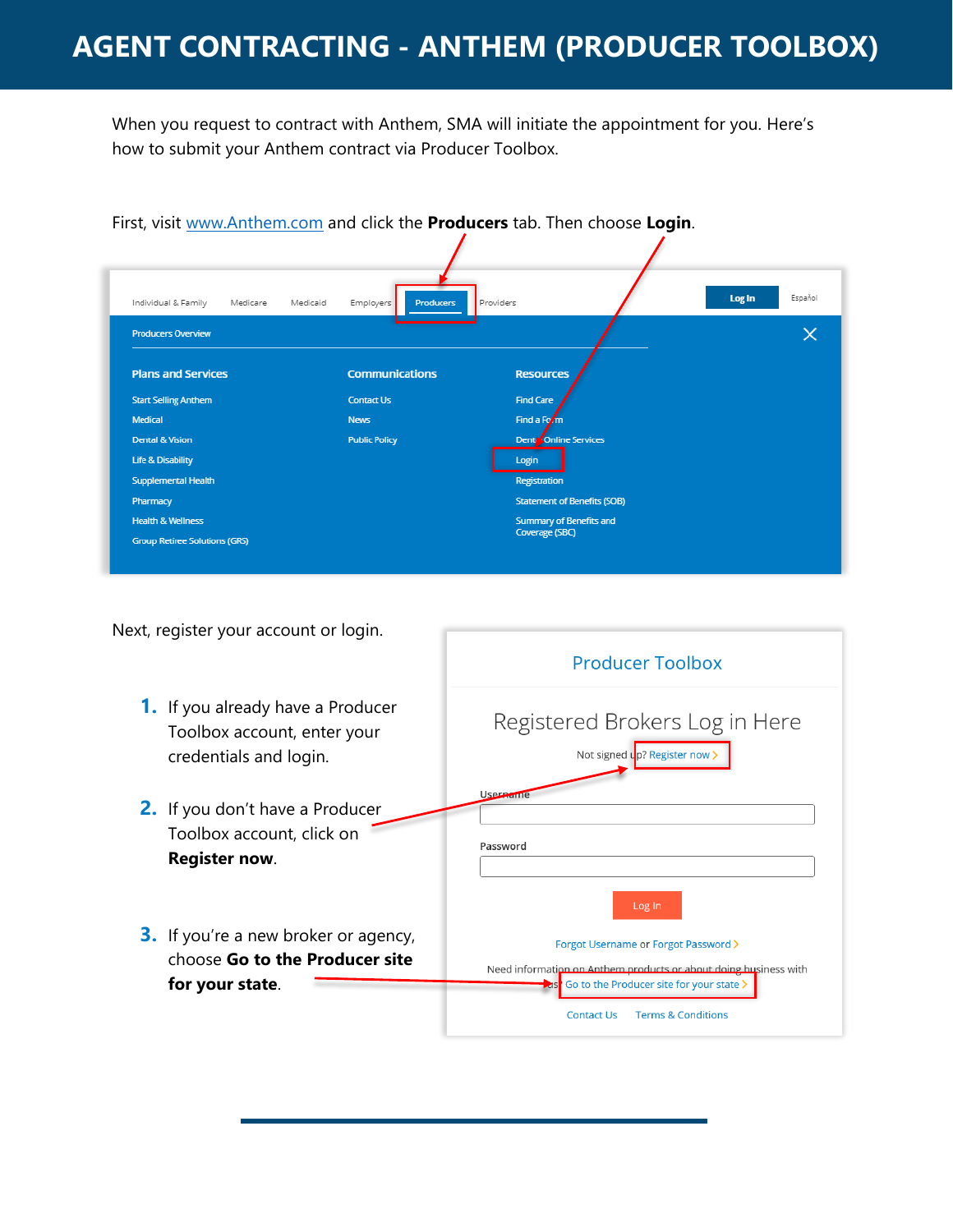## **AGENT CONTRACTING - ANTHEM (PRODUCER TOOLBOX)**

Once you're logged in, click the upper right icon **the station account Details**.

| <b>Producer Toolbox</b><br>Book of Business<br>Tools & Resources<br>Home<br>Support |                                                                                                                                                                                       |                                                                 |
|-------------------------------------------------------------------------------------|---------------------------------------------------------------------------------------------------------------------------------------------------------------------------------------|-----------------------------------------------------------------|
|                                                                                     | <b>O</b> Visit our new COVID-19 Test Site Finder here<br>Get our COVID-19 FAQs: Anthem Blue Cross   Anthem Blue Cross Blue Shield   Empire Blue Cross   Empire Blue Cross Blue Shield | Medicare Health Benefits<br>Inc<br><b>Account Details</b>       |
| <b>GOOD EVENING</b><br><b>Whitney Mcqueen</b>                                       |                                                                                                                                                                                       | <b>Change Password</b><br>Log Out                               |
| <b>Frequent Tasks</b>                                                               | <b>Start an Application</b><br><b>View All Clients</b><br><b>Start a New Quote</b>                                                                                                    | <b>Login History and Access</b><br>$\mathcal{A}$<br>Information |

Choose the **Appointment** tab, then click on **Agency Initiated Appointments**. From here, choose the latest **Appointment ID** to start the process (usually the topmost option).

N

| Appointments | A Agency Initiated Appointments |                       |               |                          |                           |
|--------------|---------------------------------|-----------------------|---------------|--------------------------|---------------------------|
| State(s)     | Tax ID                          | <b>Appointment ID</b> | Broker        | <b>Status</b>            | <b>Last Modified Date</b> |
| <b>MO</b>    | 275704132                       | 2197049918            | ANNA ROTHHAAR | MO (Anthem): In Progress | 12/14/2020                |

Now that you've started the process, simply follow the steps and fill out each field as they appear, starting with the **Basic Info** tab.

| <b>Basic Info</b>                                                                       | Appointments                     | <b>Business Survey</b> | Forms | EFT Info | Payment              |             |
|-----------------------------------------------------------------------------------------|----------------------------------|------------------------|-------|----------|----------------------|-------------|
| Tell us a little more about yourself so we can build our partnership and stay in touch. |                                  |                        |       |          |                      |             |
| $\vee$ Personal Information                                                             |                                  |                        |       |          |                      | V Completed |
| <b>First Name</b>                                                                       | <b>Last Name</b>                 |                        |       |          | Former Name or Alias |             |
|                                                                                         |                                  |                        |       |          |                      |             |
| Date of Birth(mm/dd/yyyy)                                                               | * Phone Number                   |                        |       |          | * Email Address      |             |
|                                                                                         |                                  |                        |       |          |                      |             |
| NPN (National Producer Number)                                                          | What is your state of residence? |                        |       |          |                      |             |
|                                                                                         |                                  |                        |       |          |                      |             |
| * Do you speak more than one language?                                                  |                                  |                        |       |          |                      |             |
| ○ Yes ● No                                                                              |                                  |                        |       |          |                      |             |
| * I agree to access my commission statements electronically.                            |                                  |                        |       |          |                      |             |
| ● Yes ○ No                                                                              |                                  |                        |       |          |                      |             |
|                                                                                         |                                  |                        |       |          |                      |             |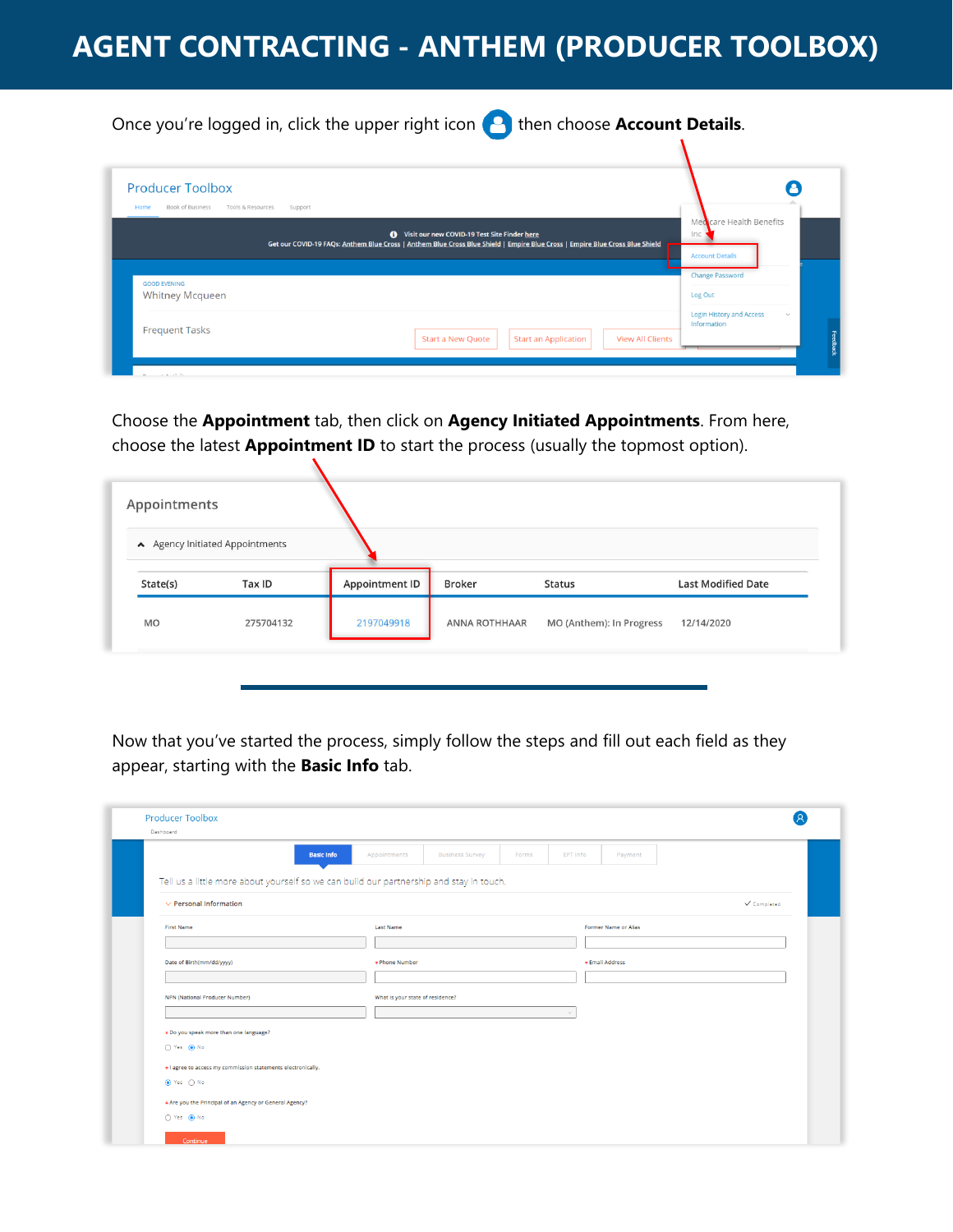## **AGENT CONTRACTING - ANTHEM (PRODUCER TOOLBOX)**

*NOTE: Be sure to click Continue at the bottom of each tab.*

Once you arrive at the **Appointments** tab, be sure to click all the state/brand combinations you would like to be contracted in. The 'Agent Type/Relationship Type' will be pre-selected for you unless you are contracting as a tier 3 agency. Each **Commission Paid To** option is listed below:

- **1. Parent Agency** Commissions are paying to FMO (Medicare Health Benefits).
- **2. Broker** Commissions are paid to the broker directly from the carrier.
- **3. 3 Tier Broker Owned Agency** Commissions to be paid to upline agency.
- **4. 3 Tier Agency** Commissions paid to broker's agency.

| Parent Agency              |  |  |  |
|----------------------------|--|--|--|
| Parent Agency              |  |  |  |
| Broker                     |  |  |  |
| 3 Tier Broker Owned Agency |  |  |  |
| 3 Tier Agency              |  |  |  |

Continue to click Continue when prompted. The remaining tabs left to review are shown below:

- **1. Business Survey** Select *yes* or *no* in this section. Provide any additional information and attach any required documents to the questions you mark *yes*.
- **2. Forms** Sign and complete all required forms. The more states you requested to contract in, the more forms you'll need to sign.

Be sure to click **I Acknowledge** and **Back to Overview** once you've finished each form.

**3. Payment** – Detailed appointment fees will appear based on your requested states. MHB will pay for the  $1<sup>st</sup>$  year fees, so your total payment should be \$0.00.

If this screen shows that you owe fees, please reach out to **[contracting@medicarehealthbenefits.com](mailto:contracting@medicarehealthbenefits.com)**.

| Description                   | Amount |
|-------------------------------|--------|
| New Jersey Appointment Fee O  | 0.00   |
| NIPR License Verification Fee | 0.00   |